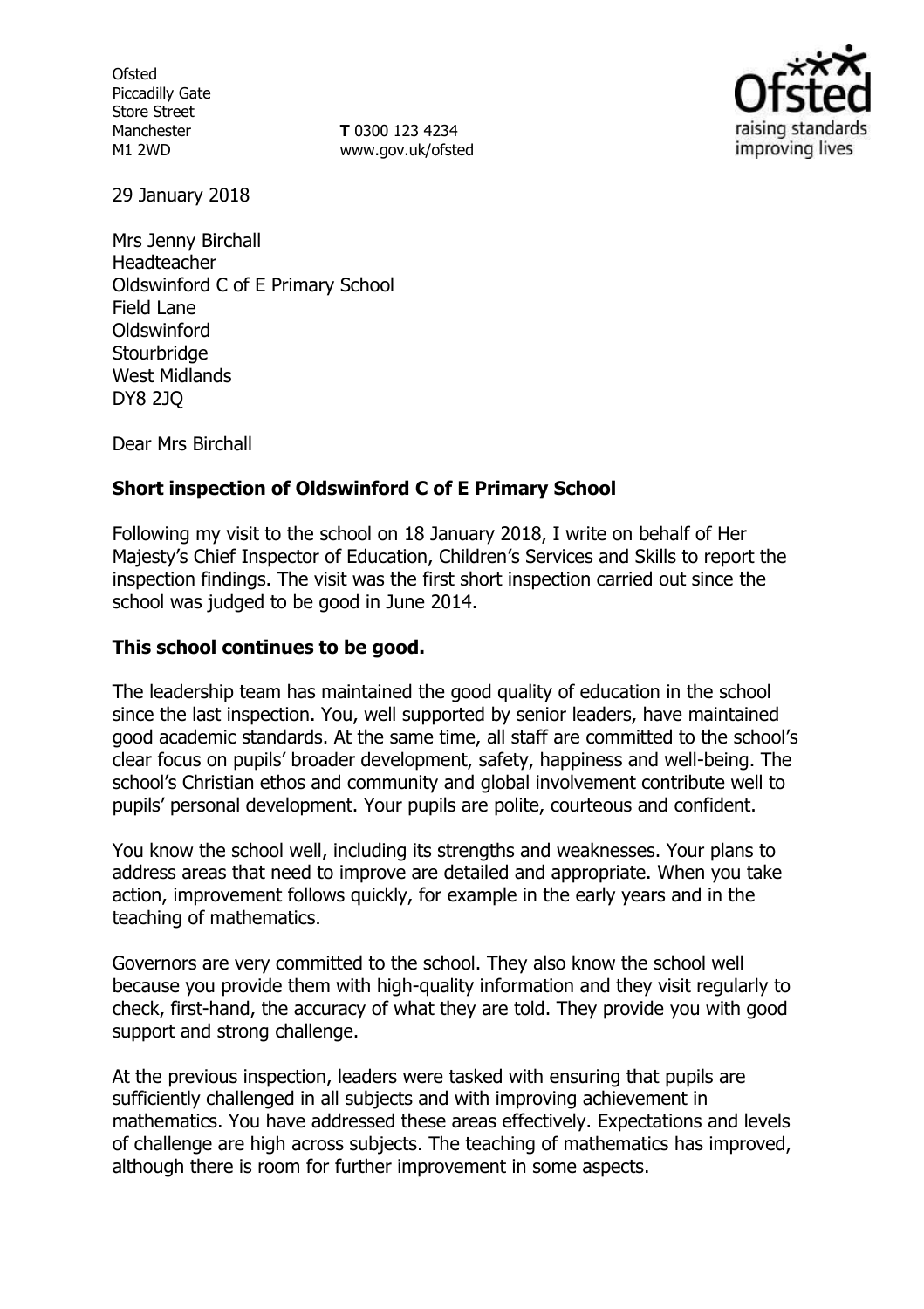

Most parents and carers are positive about the school and the education it provides. Many who responded to Parent View praised the school's values and close community ethos. Others complimented teaching and the school's efforts to develop pupils in ways other than just academic. One parent spoke for many when they wrote:

'I really can't express strongly enough how happy we are with the experience our children are receiving. They are thriving and enjoying school immensely. I love the balance the school has between academic progress and well-being development and growing as an inquisitive and aspirational learner.'

However, several parents, through Parent View, expressed concerns especially about aspects of communication between school and home. These included concerns about the number and timeliness of emails from school and the information that parents receive about their children's progress during the year.

# **Safeguarding is effective.**

You have been successful in ensuring that the school has a strong culture of safeguarding. All staff understand that keeping pupils safe is their top priority. They are well trained and consequently alert to any sign that a pupil might need help. Members of staff pass on any concerns they have, secure in the knowledge that their concerns will be dealt with speedily and appropriately. All staff who responded to their inspection questionnaire said they believe that pupils are safe in school, as did almost all parents who responded to Parent View.

You have ensured that all safeguarding arrangements are fit for purpose. Procedures to recruit staff safely are fully understood and used well. Childprotection records are detailed, very well organised and stored securely.

I spoke with many pupils during the inspection. All said that they feel safe in school. They told me that they have great confidence in their teachers and other adults in school to help them with any problems they have. They said that bullying is rare and that any that does happen is dealt with well. Pupils understand how to keep themselves safe, for example when using the internet.

Governors play a full part in ensuring that safeguarding is effective. They are well trained and they regularly check, by talking to pupils and staff, that policy is being put into practice.

### **Inspection findings**

 $\blacksquare$  The inspection's first focus area was the quality of mathematics teaching, especially in key stage 2. Although pupils make reasonable progress in mathematics by the end of Year 6, their progress lags behind that made in English. The appointment of a single mathematics lead last year has proved successful, as a consistent approach to mathematics teaching is now evident across the school, including in key stage 2. Teachers develop pupils' basic skills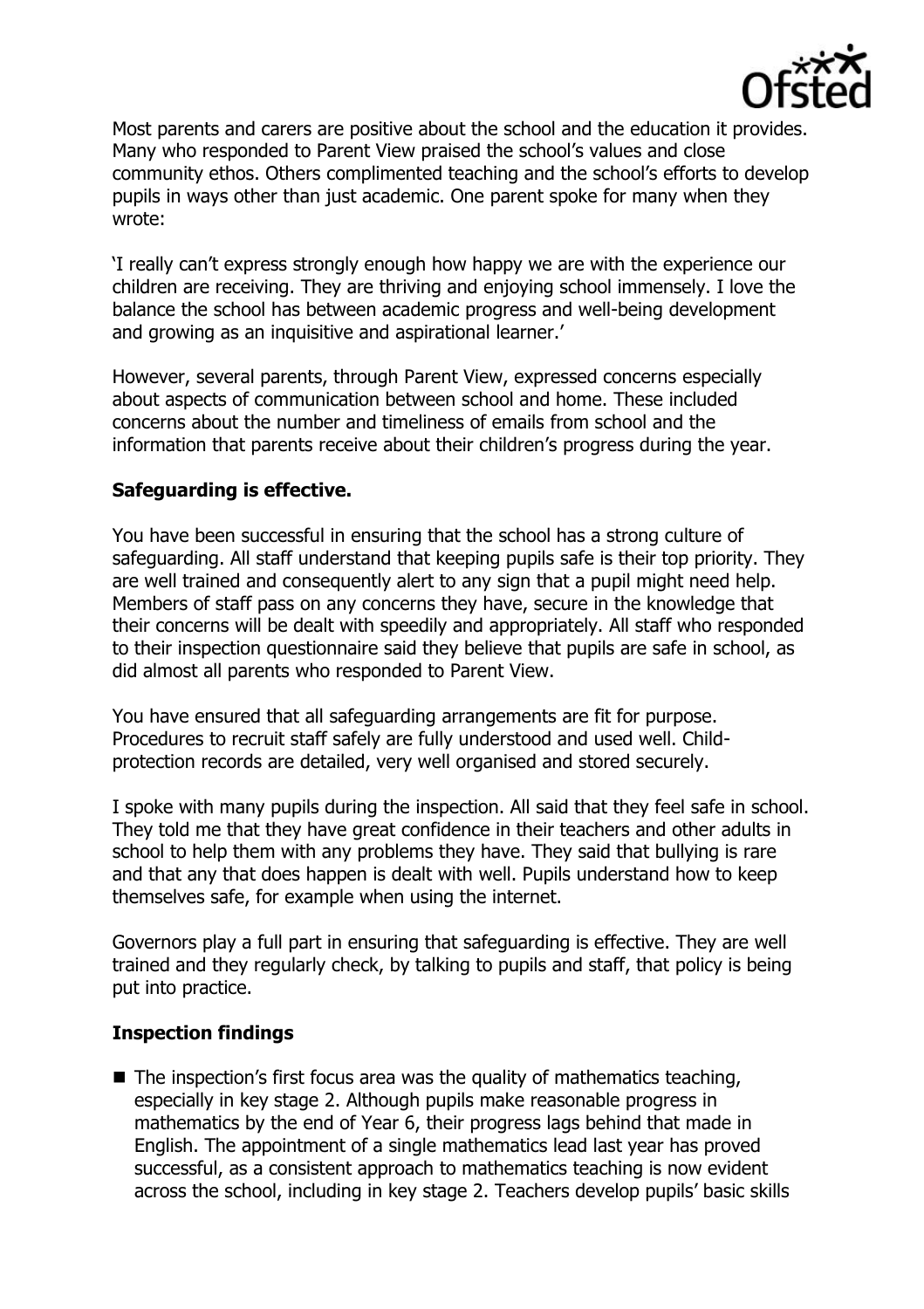

well and they are increasingly expecting pupils to think deeply when solving problems, rather than repetitively applying a learned method.

For example, I observed pupils in Year 4 who had been learning about perimeters of shapes. They were trying to find a shape with a perimeter of 9cm. In doing so, they consolidated their previous learning while having to think hard about how to solve this problem. This deepened their understanding of the concept of perimeter.

- **Pupils'** ability to reason and explain their thinking when solving mathematical problems is less well developed than their fluency and problem-solving skills. Although they are sometimes asked to 'explain why', this practice is not routine or consistent across all teachers.
- The second area that I considered was the quality of provision in the early years foundation stage. Following disappointing outcomes in 2016, you made changes to the leadership of this area. This has proved highly successful, and outcomes rose considerably in 2017. Reception is well led and teaching, from teachers and teaching assistants, is strong. There is an appropriate blend of formal teaching and child-initiated activities well supported by adults. The classrooms and outdoor space are attractive and vibrant. Resources are plentiful and engaging. Children are happy, safe and enthusiastic learners who behave well and typically are engrossed in what they are doing. Adults regularly assess learning and use this information well to plan children's next steps.
- The next area that I considered was whether the school has high expectations of pupils, both academically and in other aspects. Expectations of pupils' attendance and behaviour are high. Pupils enjoy school and attendance is consistently above the national average for primary schools. In class and at social times, pupils behave very well. They are polite, articulate and keen to do their best. Teachers' expectations in lessons are high across years and subjects. For example, I observed pupils in Year 1 sorting materials and being expected to explain what they were, in a science lesson. In a topic lesson in Year 2, pupils were expected to spell and punctuate accurately. Pupils in Year 4 maturely considered and discussed chronology in history. Pupils in Years 5 and 6 tackled difficult fractions problems with resilience and enthusiasm.

### **Next steps for the school**

Leaders and those responsible for governance should:

- $\blacksquare$  ensure that pupils' progress in mathematics accelerates by regularly expecting them to reason and explain their thinking when solving problems
- $\blacksquare$  seek the views of parents to:
	- − understand any concerns they might have
	- − take action, where appropriate, to address these concerns.

I am copying this letter to the chair of the governing body, the director of education for the Diocese of Worcester, the regional schools commissioner and the director of children's services for Dudley. This letter will be published on the Ofsted website.